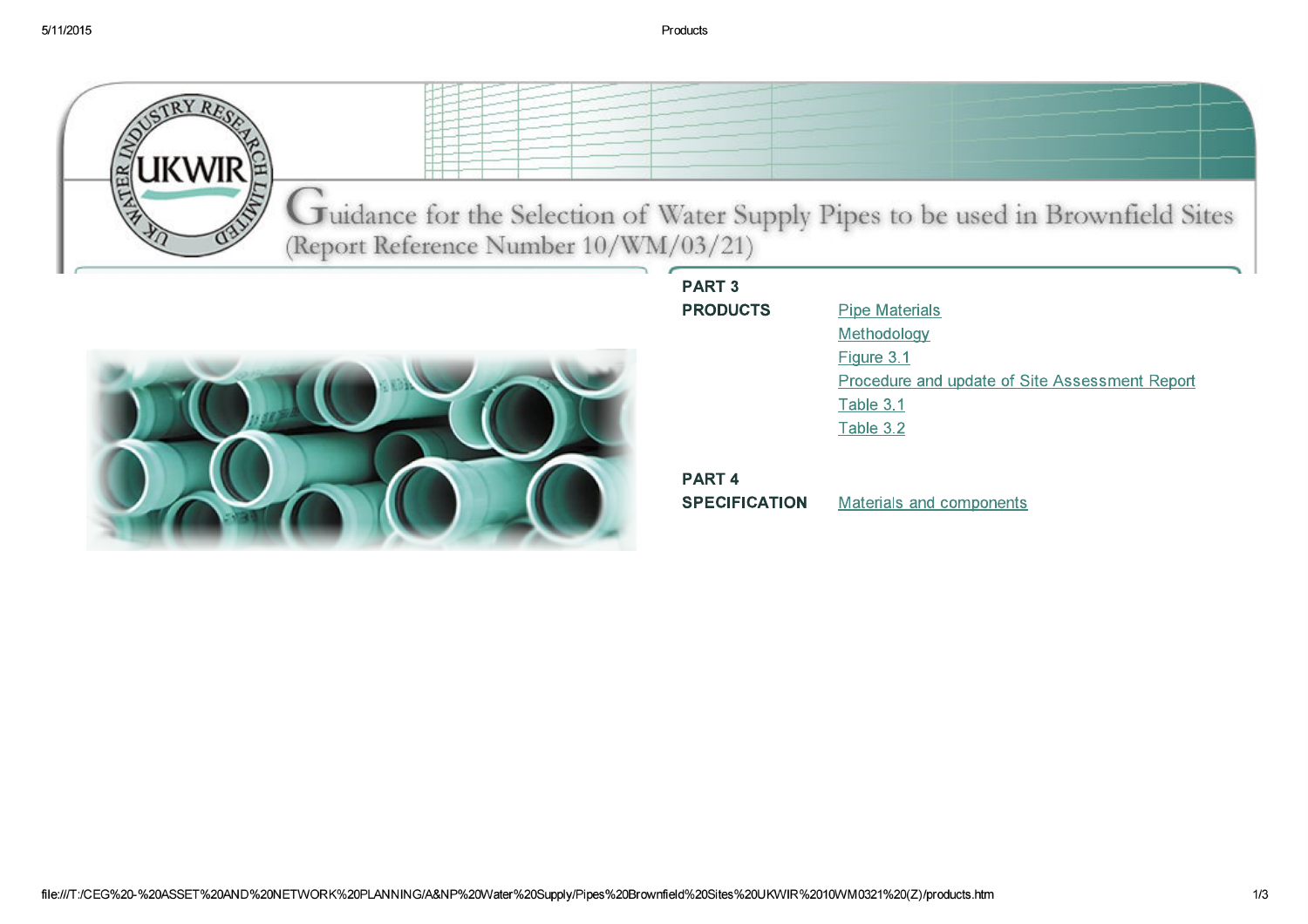## **3.1 Pipe Materials**

- 1. The Water Company has a statutory duty to provide 'wholesome water' as defined by the Water Supply (Water Quality) Regulations. Therefore, the Water Company will require an audit trail covering the selection of materials from specification, purchase, through to delivery and use on site. Where the Water Company is not satisfied that the proposed material adequately protects the quality of water, it may require a more conservative threshold value (see Appendix F) or an alternative material to be used.
- 2. All materials, substances and products in contact with water intended for human consumption need to comply in all aspects with the provisions of Regulation 31 of the Water Supply (Water Quality) Regulations. Materials complying with these regulations are listed on the Approved List published by the Drinking Water Inspectorate (www.dwi.gov.uk/drinking\_water\_products/index.htm) or the Scottish Government (www.scotland.gov.uk/Publications/2008/03/04152957/0).

Note: This also covers the Water Supply (Water Quality) Regulations (Northern Ireland), the Water Supply (Water Quality) (Scotland) Regulations and any amendments.

- 3. Downstream of the communication pipe, the supply pipe and any fittings used on the water main or service pipe should comply with the requirements of the Water Supply (Water Fittings) Regulations (or Scottish Water Byelaws). Pipes and fittings which have WRAS Approval, if installed in accordance with any installation conditions, will meet these requirements. A list of WRAS Approved products is available in the Water Fittings and Materials Directory at www.wras.co.uk/Directory.
- 4. Where European Standards refer to requirements for the effect of materials on potable water quality, National Regulations currently apply.
- 5. The Civil Engineering Specification for the Water Industry (CESWI) provides details of the European Standards, British Standards or other specifications for pipeline products including pipes, fittings and valves. Additional information needed for the correct specification of water supply pipes for use in brownfield sites is in Part 4 of this guidance.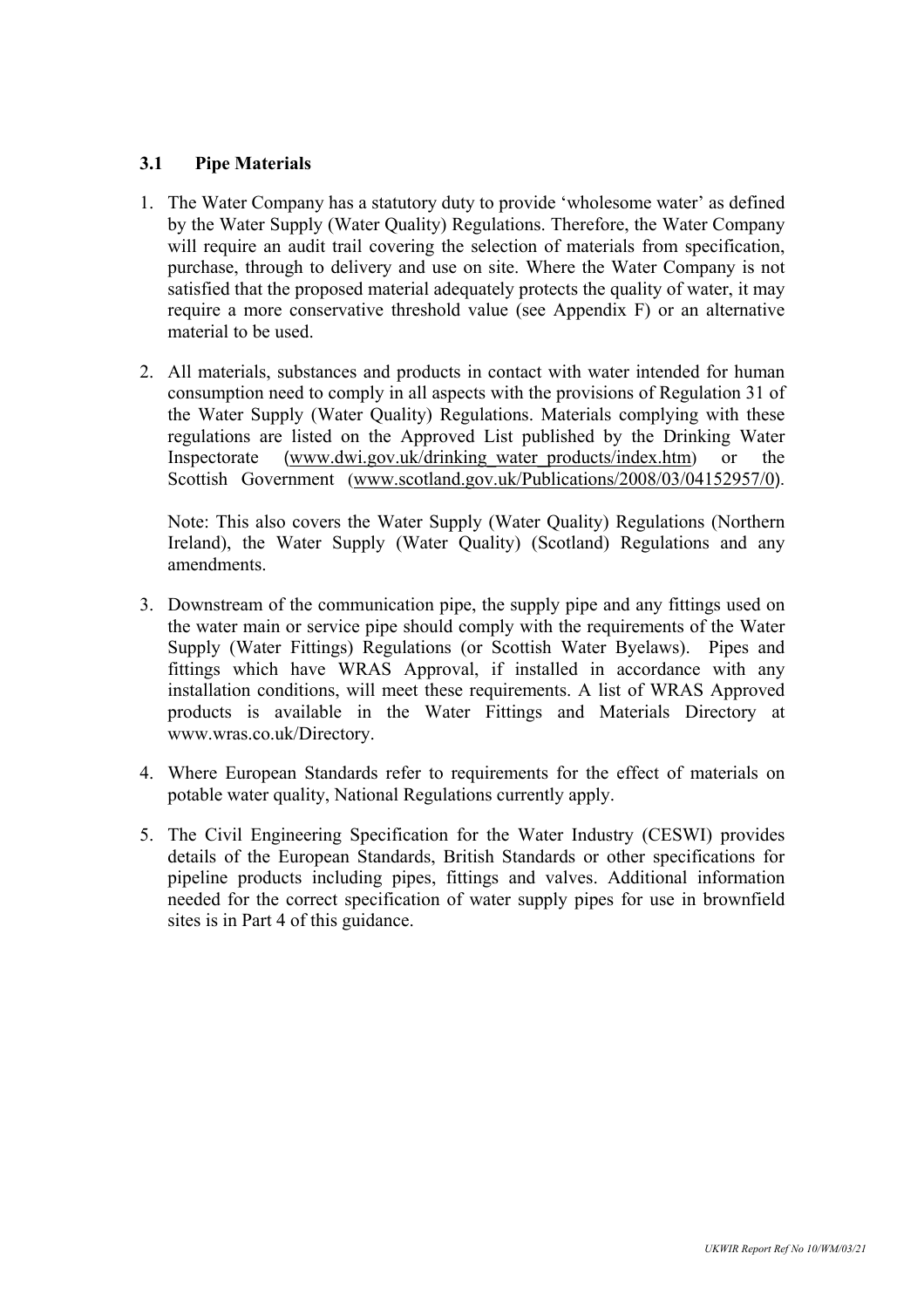## **3.2 Methodology**

- 1. The purpose of the selection procedure is to identify the pipe materials that are suitable for use in the brownfield site. These options can then be used, in conjunction with the Water Company's preferred materials list, to select a costeffective pipe solution for the site.
- 2. Pipe integrity should be maintained throughout the intended design life of the pipe to ensure a provision of a safe public water supply.
- 3. The various steps in the pipe selection process are detailed in Figure 3.1.
- 4. Where it can be demonstrated through the Preliminary Risk Assessment (PRA) that contamination is not present within fifteen metres of the proposed pipeline, there is no restriction due to contamination on the choice of pipe materials. However, the Water Company may require additional sampling in these cases.
- 5. If specific data exists which supports the use of a particular combination of pipe material and contaminants, it could be used in place of the data presented in this guidance with the acceptance of the Water Company.
- 6. If pipe material selection is compromised by the levels of contamination and/or cost implications then remediation of the land or re-routing of the pipeline is an option, but the appropriateness of the new route would need to be confirmed by a site investigation.
- 7. If remediation is undertaken after the production of the Site Assessment Report (SAR), the developer should show that a site investigation has been undertaken to confirm the removal of all pertinent contaminants (refer to Part 2).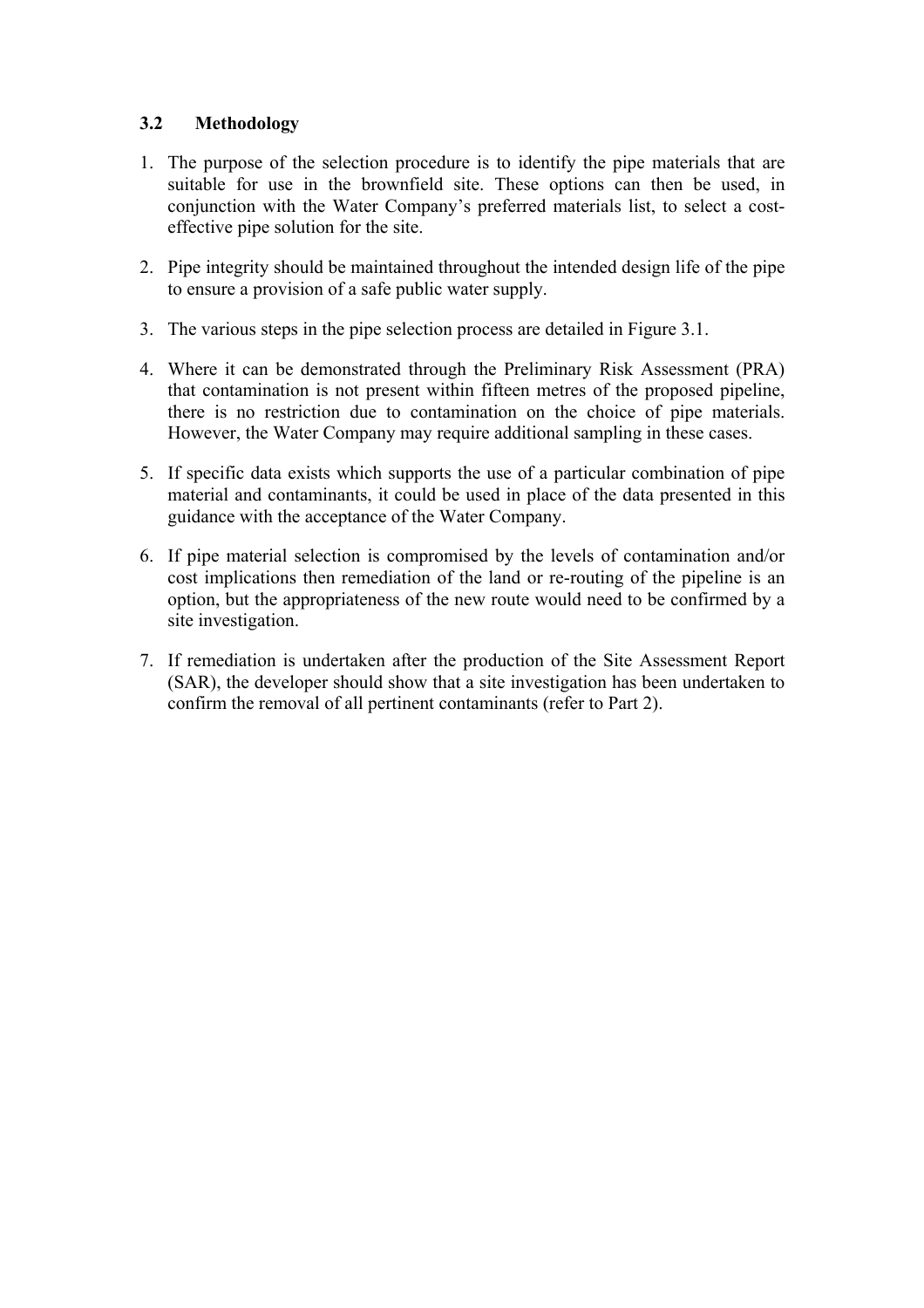

**Figure 3.1: Selection procedure for water supply pipes**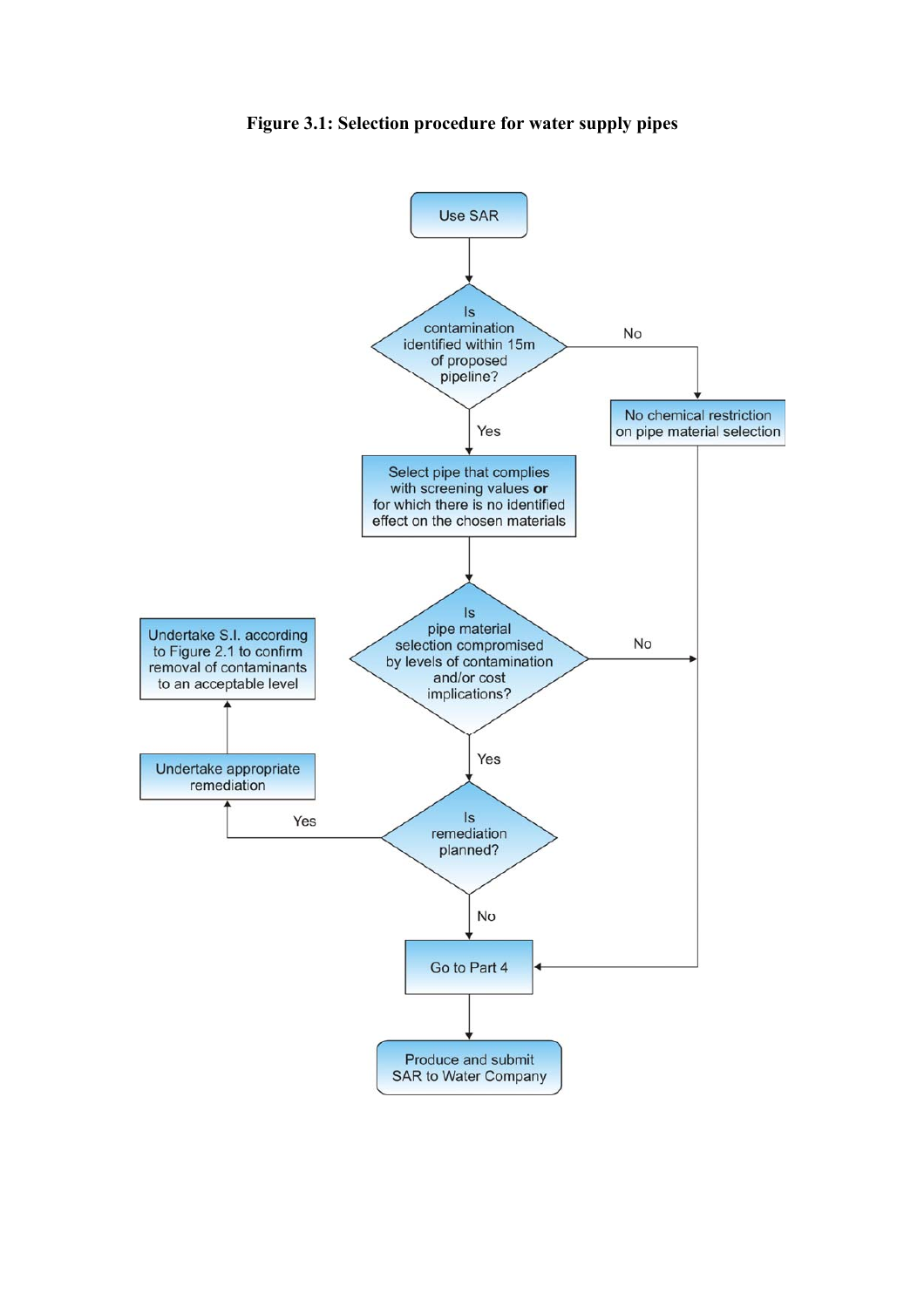## **3.3 Procedure and update of Site Assessment Report**

- 1. Using the information collated in Table 2.2, compare the maximum concentrations reported for each chemical group with the threshold values for each pipe material in Table 3.1.
- 2. Identify those pipe materials where the concentration exceeds the threshold and record this in a summary table using the example provided in Table 3.2.
- 3. This record of the evaluation from Part 3 should be presented in the Site Assessment Report (SAR).

Note: If any of the parameter groups have not been reported in the SAR, the chemical analysis should be repeated to generate this information.

4. Once completed, an overall summary of the suitability of each pipe material should be made at the base of the summary table.

Note: For a pipe material to be suitable it needs to have all 'ticks' or a 'pass'. The presence of a specific contaminant parameter may preclude the use of a pipe material.

- 5. A preferred pipe selection can then be identified.
- 6. The evaluation undertaken in Part 3 is used to update the SAR and provides the starting point for Part 4: Specification of Water Supply Pipes. A proforma detailing the expected data presentation format for the SAR is provided in Appendix A.
- 7. Where it is proposed that pipe joints and fittings containing elastomeric rings or gaskets are to be used, seek advice from the manufacturer on the most suitable elastomeric material for use with the levels of contamination reported for each chemical group.
- 8. The Developer should now take into account the considerations in Part 4 and consult the Water Company to ensure compatibility of the proposed materials with those currently used by the Water Company as they *may* issue a preferred list of materials and sizes.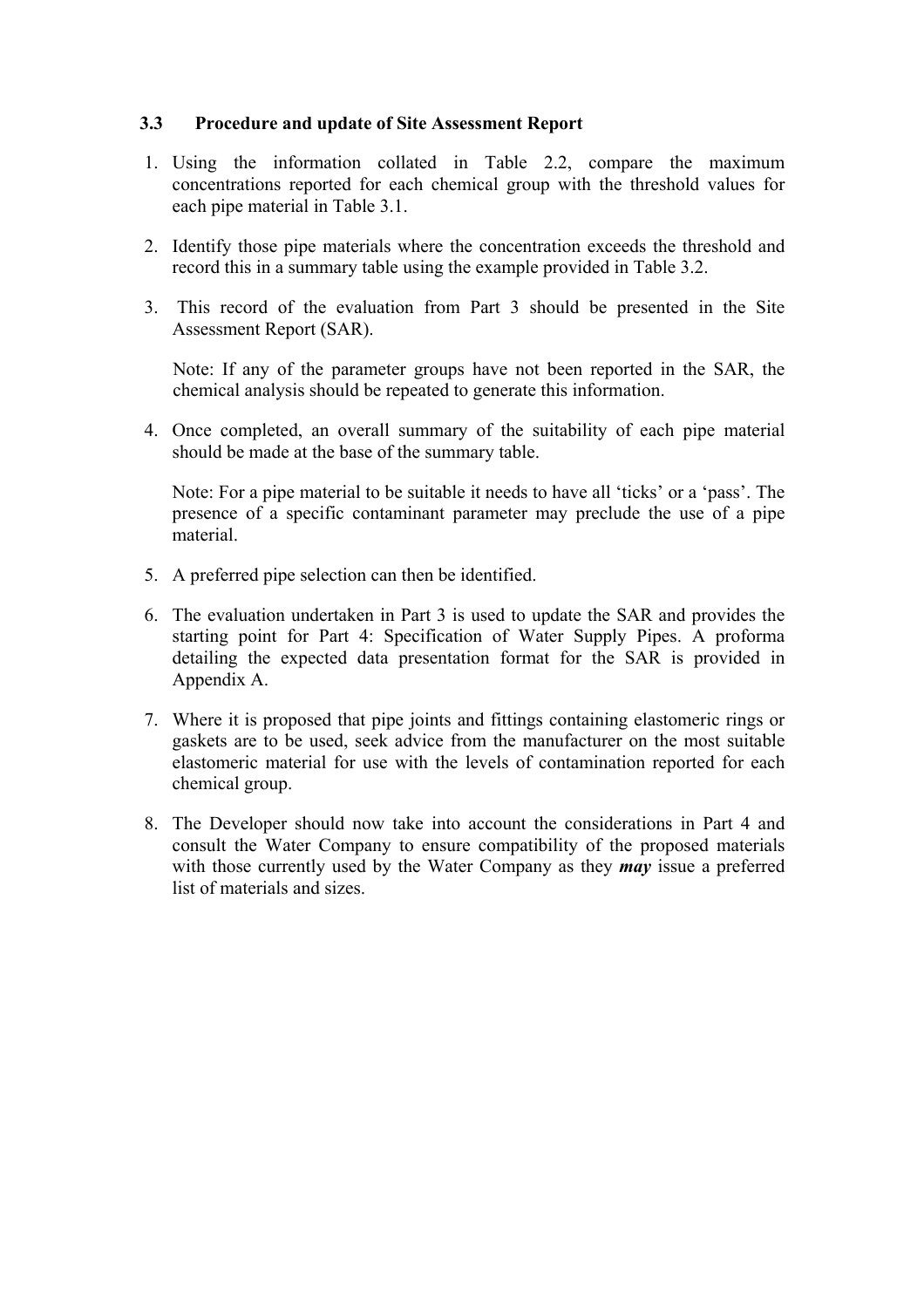**Table 3.1: Pipe selection table** 

|                |                                                                                                         | <b>Pipe material</b>                      |             |                                   |                                                                     |                                                                       |                                                                |  |  |  |  |
|----------------|---------------------------------------------------------------------------------------------------------|-------------------------------------------|-------------|-----------------------------------|---------------------------------------------------------------------|-----------------------------------------------------------------------|----------------------------------------------------------------|--|--|--|--|
|                |                                                                                                         | All threshold concentrations are in mg/kg |             |                                   |                                                                     |                                                                       |                                                                |  |  |  |  |
|                | Parameter group                                                                                         | <b>PE</b>                                 | <b>PVC</b>  | <b>Barrier pipe</b><br>(PE-AI-PE) | <b>Wrapped Steel</b>                                                | <b>Wrapped Ductile Iron</b>                                           | Copper                                                         |  |  |  |  |
| 1              | <b>Extended VOC suite by purge</b><br>and trap or head space<br>and GC-MS with TIC                      | 0.5                                       | 0.125       | <b>Pass</b>                       | <b>Pass</b>                                                         | <b>Pass</b>                                                           | <b>Pass</b>                                                    |  |  |  |  |
| 1a             | + BTEX + MTBE                                                                                           | 0.1                                       | 0.03        | Pass                              | <b>Pass</b>                                                         | <b>Pass</b>                                                           | <b>Pass</b>                                                    |  |  |  |  |
| $\mathbf{2}$   | SVOCs TIC by purge and trap or<br>head space<br>and GC-MS with TIC (aliphatic<br>and aromatic C5 - C10) | $\overline{2}$                            | 1.4         | <b>Pass</b>                       | <b>Pass</b>                                                         | <b>Pass</b>                                                           | <b>Pass</b>                                                    |  |  |  |  |
| 2e             | + Phenols                                                                                               | $\overline{2}$                            | 0.4         | Pass                              | <b>Pass</b>                                                         | <b>Pass</b>                                                           | <b>Pass</b>                                                    |  |  |  |  |
| 2f             | + Cresols and chlorinated<br>phenols                                                                    | $\overline{2}$                            | 0.04        | <b>Pass</b>                       | <b>Pass</b>                                                         | <b>Pass</b>                                                           | <b>Pass</b>                                                    |  |  |  |  |
| 3              | <b>Mineral oil C11-C20</b>                                                                              | 10                                        | <b>Pass</b> | <b>Pass</b>                       | <b>Pass</b>                                                         | <b>Pass</b>                                                           | <b>Pass</b>                                                    |  |  |  |  |
| 4              | Mineral oil C21-C40                                                                                     | 500                                       | <b>Pass</b> | <b>Pass</b>                       | <b>Pass</b>                                                         | <b>Pass</b>                                                           | <b>Pass</b>                                                    |  |  |  |  |
| 5              | <b>Corrosive (Conductivity, Redox</b><br>and pH)                                                        | <b>Pass</b>                               | <b>Pass</b> | <b>Pass</b>                       | <b>Corrosive if pH &lt; 7</b><br>and conductivity<br>$>400\mu$ S/cm | Corrosive if pH < 5, Eh<br>not neutral and<br>conductivity > 400µS/cm | <b>Corrosive if</b><br>$pH < 5$ or $> 8$<br>and Eh<br>positive |  |  |  |  |
|                | Specific suite identified as relevant following Site Investigation                                      |                                           |             |                                   |                                                                     |                                                                       |                                                                |  |  |  |  |
| 2a             | <b>Ethers</b>                                                                                           | 0.5                                       |             | Pass                              | <b>Pass</b>                                                         | <b>Pass</b>                                                           | <b>Pass</b>                                                    |  |  |  |  |
| 2 <sub>b</sub> | Nitrobenzene                                                                                            | 0.5                                       | 0.4         | <b>Pass</b>                       | <b>Pass</b>                                                         | Pass                                                                  | <b>Pass</b>                                                    |  |  |  |  |
| 2c             | <b>Ketones</b>                                                                                          | 0.5                                       | 0.02        | <b>Pass</b>                       | <b>Pass</b>                                                         | <b>Pass</b>                                                           | <b>Pass</b>                                                    |  |  |  |  |
| 2d             | Aldehydes                                                                                               | 0.5                                       | 0.02        | Pass                              | <b>Pass</b>                                                         | <b>Pass</b>                                                           | <b>Pass</b>                                                    |  |  |  |  |
| 6              | <b>Amines</b>                                                                                           | Fail                                      | <b>Pass</b> | <b>Pass</b>                       | <b>Pass</b>                                                         | <b>Pass</b>                                                           | <b>Pass</b>                                                    |  |  |  |  |